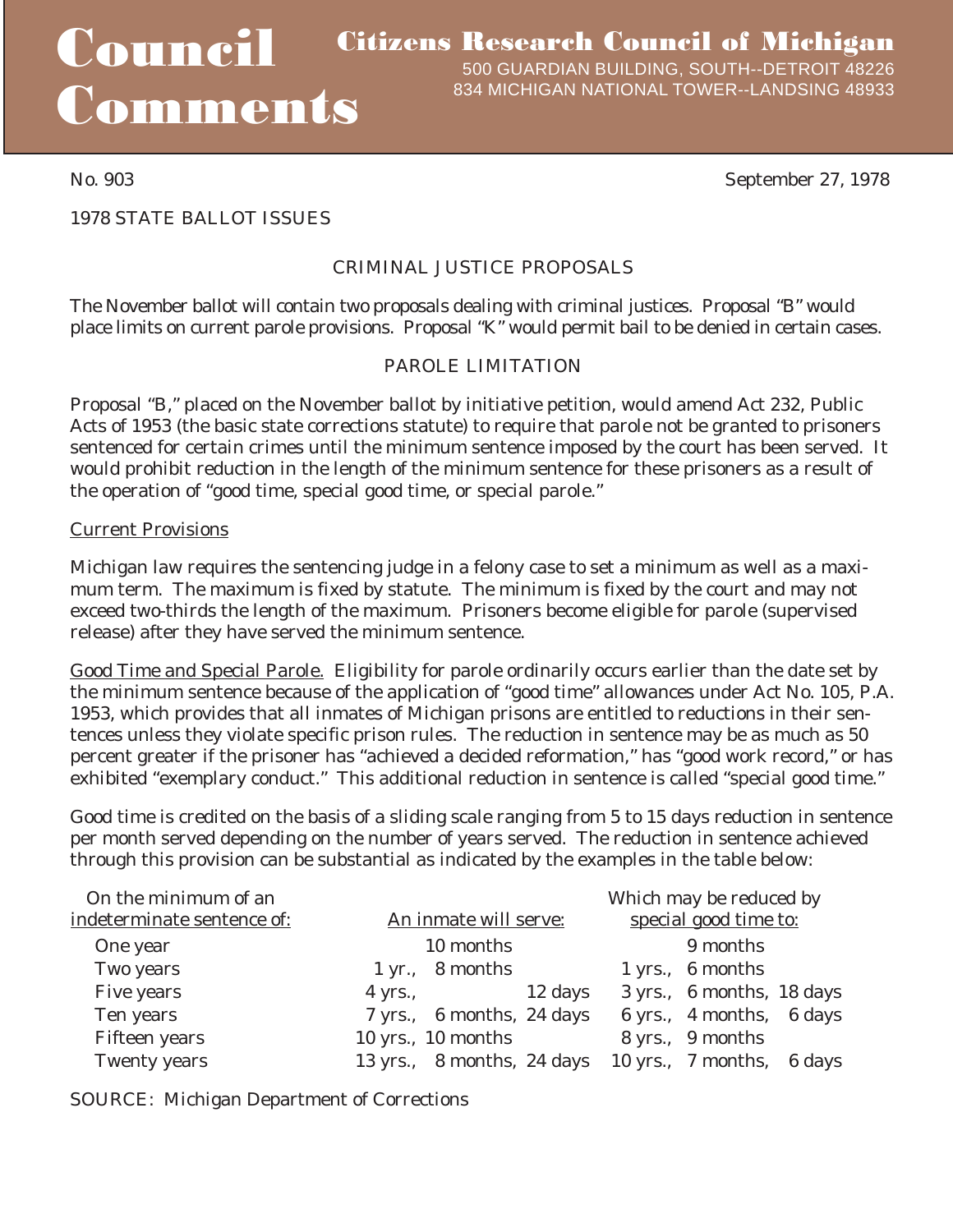Good time is awarded by the prisons, not the parole board. In practice, unless they violate prison rules, prisoners are automatically credited with both regular and special good time, thus providing the earliest possible date for parole board decision on release. Moreover, most prisoners are actually paroled at the time determined by the special good time provision.

Special parole is a device by which the parole board may, with the approval of the sentencing judge or his successor, release a prisoner even before the minimum as reduced by good time provided the prisoner appears to be an exceptionally good risk.

#### What the Ballot Proposal Would Do

The ballot proposal would, if approved, amend the basic parole provisions of Michigan law to prohibit the parole board from granting parole to any prisoner before the expriration of his minimum sentence if he has been convicted of any of approximately 80 crimes listed in the petition. The proposed statute would explicitly eliminate good time, special good time, and special parole provisions as they apply to the minimum sentence imposed upon those prisoners. The statute would not amend the good time law, however; nor would it apply to those provisions as they affect maximum sentences. The parole board would retain the authority to require a prisoner to serve time beyond the minimum sentence.

Covered Crimes. The crimes exempted from coverage by the good time statute under Proposal "B" were selected on the basis of two criteria. First, they are crimes generally involving violence or the potential of violence. Second, they have maximum sentences five years or more. The following is a condensed list of crimes to which good time would no longer apply:

- Murder
- Manslaughter
- Assault
- Kidnapping
- Rape
- Treason
- Poisoning
- Placing harmful objects in food
- Robbery • Bombing
- Breaking and
- entering
- Larceny from the
- person • Extortion
- Arson
	- Malicious destruction
	- Setting fire to mines or mining equipment
- Mayhem
- Sabotage
- Riot
	- Controlled substance violations •
- Child abandonment or torture
- Carrying a concealed weapon
- Possession of burglar's tools
- Possession of illegal firearms
- Illegal abortion
- Incest
- Sodomy
- Mutilation of corpses
- Dueling
- Breaking out of the Detroit House of **Corrections**
- Breaking out of a county work farm

#### Costs

Accurate determination of the cost of adopting the proposed statute is not possible because the reaction of judges cannot be predicted. If judges modify their sentencing practices to account for the mandatory minimum sentences, there might be no necessity for constructing new prison facilities. On the other hand, the Michigan Department of Corrections has estimated that if prisoners actually do serve longer sentences, some 3,900 prisoners might ultimately be added to the correctional system resulting in capital construction costs of \$195 million and operating costs of \$23 million per year (1977 estimates). Supporters of the proposal argue that this would be a good investment. The Department of Corrections believes that it would be an expense not justified by the number of prevented crimes, which is expects to be small.

Clearly at issue is the role of the seven-member Michigan Parole Board. Critics of the Board argue that it is largely incapable of determining which prisoners will be successful parolees in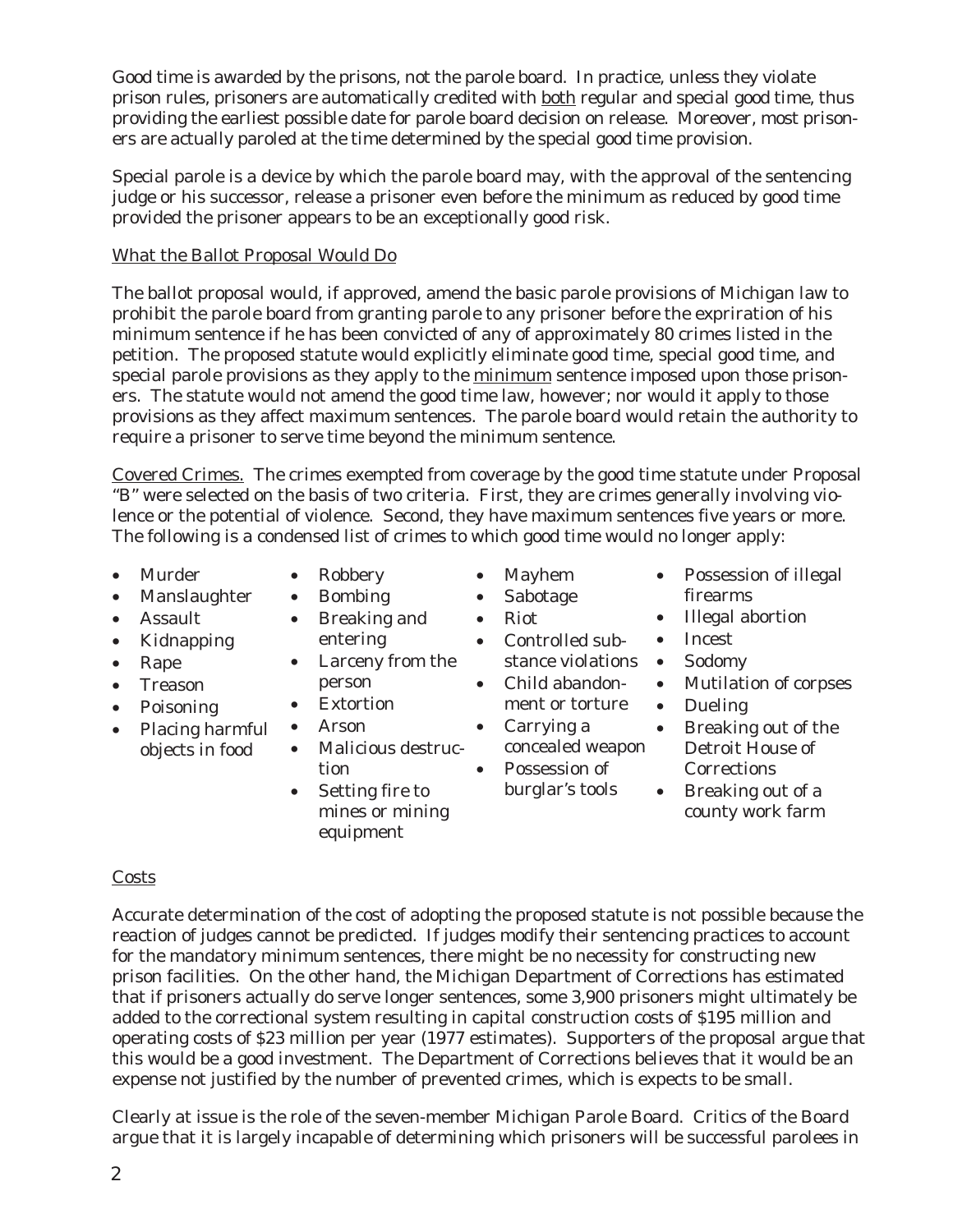the sense that they will not commit further crimes. The proponents of Proposal "B" also argue that the Board's decisions serve to counteract the value of the sentence imposed at the time of trial. Finally, by assuring that at least the minimum sentence is served, crimes would be prevented in two ways: 1) any crime that would have been committed by a parolee between the time he was released on the basis of good time and his actual minimum would be prevented; and 2) since crime rates are lower in older age groups, convicts would be les likely to commit crimes if they were held in prison longer, being released when older.

Opponents argue that the proposed change is an inefficient way to prevent crime because, according to the Department of Corrections statistics, fewer than one-third of parolees violate the terms of their paroles within five years and only about one-eighth actually commit new offenses. Further, it is contended that the parole board should have the option of releasing a prisoner before the minimum sentencing expires as an incentive for rehabilitation, to facilitate the control of prisoners, and to help control the size of the prison population which rose from 7,168 in 1967 to 13,872 in 1977. Finally, it is argued that limiting good time and special parole would hinder the board in modifying unjust sentences.

## DENIAL OF BAIL

Proposal "K" was placed on the ballot by vote of the legislature. If adopted by the voters, it would amend Article I, Section 15, of the Michigan Constitution to permit bail to be denied to a person with a prior record of violent felonies or who is charged with a violent felony while on bail, parole, or probation for such a crime or who is charged with murder, treason, rape, armed robbery, or kidnapping. The amendment would go into effect on May 1, 1979.

## Description of the Proposal

Under Article I, Section 15, of the Michigan Constitution, anyone accused of a crime is entitled to bail unless that person is charged with murder or treason "when the proof is evident or the presumption is great." In setting the amount of bail, the court is to consider three factors: (a) the seriousness of the alleged offense; (b) the prior criminal record of the defendant; and, (c) the probability that the defendant will appear at trial. Proposal "K" would amend the constitution to give judges broader discretion in denying bail, although the criteria of evident proof or great presumption would still be applicable. There is little case law to define these criteria. Bail could be refused to a person who:

- A. Has been convicted within the preceding 15 years, in Michigan or elsewhere, of two or more violent felonies arising from separate incidents;
- B. Is indicted or arraigned on a warrant charging:
	- 1. Murder or treason;
	- 2. Rape, armed robbery, or kidnapping unless the court finds clear evidence that the person is not likely to flee or to present a danger to other people;
	- 3. A violent felony alleged to have been committed while the defendant was (a) on bail pending the disposition of a prior violent felony charge, or (b) on probation or parole as a result of a prior conviction for a violent felony.

A "violent felony" is described in the proposal as "a felony, an element of which involves a violent act or threat of a violent act against other person," a definition which is likely to be subject to judicial interpretation. If bail is denied, the trial must begin within 90 days; if it